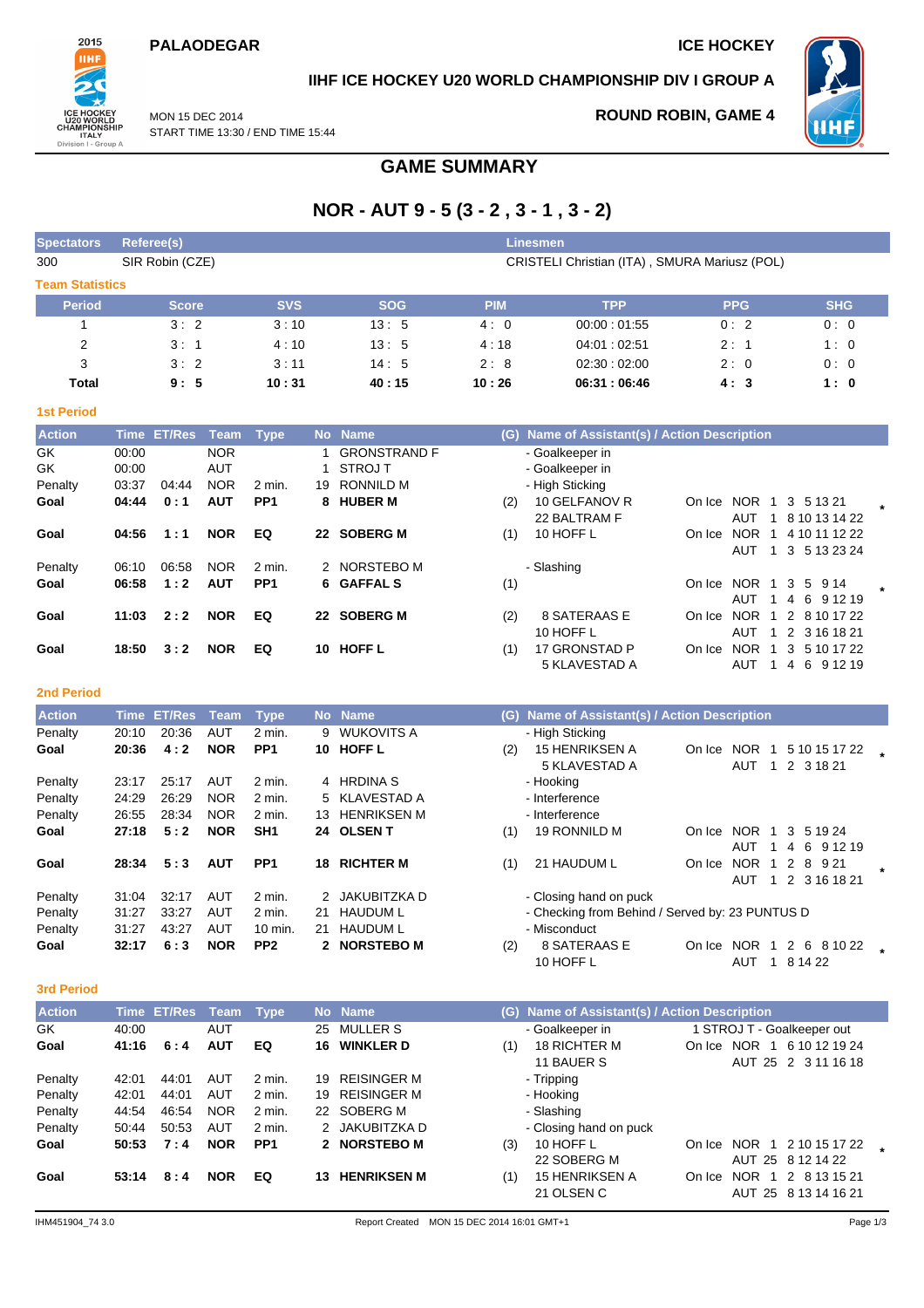## **PALAODEGAR ICE HOCKEY**

MON 15 DEC 2014

START TIME 13:30 / END TIME 15:44



**IIHF ICE HOCKEY U20 WORLD CHAMPIONSHIP DIV I GROUP A**



**ROUND ROBIN, GAME 4**

**Action Time ET/Res Team Type No Name (G) Name of Assistant(s) / Action Description Goal 54:52 8 : 5 AUT EQ 6 GAFFAL S** (2) 19 REISINGER M On Ice NOR 1 2 8 9 14 23 AUT 25 2 3 6 8 19 Penalty 58:15 58:36 AUT 2 min. 3 LINDNER P - Hooking<br> **Goal 58:36 9:5 NOR PP1 2 NORSTEBO M** (4) 22 SOBI **Goal 58:36 9 : 5 NOR PP1 2 NORSTEBO M** (4) 22 SOBERG M 10 HOFF L On Ice NOR 1 2 10 15 17 22 **\*** AUT 25 13 14 18 21 GK 60:00 NOR 1 GRONSTRAND F - Goalkeeper out GK 60:00 AUT 25 MULLER S - Goalkeeper out

# **Goalkeeper Records**

**Team : NOR - Norway Team : AUT - Austria**

| No Name              | <b>SOG</b> | <b>SVS</b> | <b>MIP</b> | No Name          | <b>SOG</b> | <b>SVS</b> | MIP.  |
|----------------------|------------|------------|------------|------------------|------------|------------|-------|
| 1 GRONSTRAND Fredrik |            | 10         | 60:00      | 1 STROJ Thomas   | 26         | 20         | 40:00 |
| 20 HESTNES Theodor   |            |            |            | 25 MULLER Stefan | 14         |            | 20:00 |

### **Game Statistics**

| Team: NOR (red) |                                |                |                |             |                |                |                |                |        |                |                      |                |           |           |             |
|-----------------|--------------------------------|----------------|----------------|-------------|----------------|----------------|----------------|----------------|--------|----------------|----------------------|----------------|-----------|-----------|-------------|
|                 | Head Coach: NILSEN Sjur Robert |                |                |             |                |                |                |                |        |                | <b>Shots on Goal</b> |                |           |           |             |
| <b>No Pos</b>   | <b>Name</b>                    | G              | A              | P           | <b>PIM</b>     | $FO+$          | FO-            | $FO+/-$        | FO%    |                | $\overline{2}$       | 3 <sup>2</sup> | <b>OT</b> | <b>TS</b> | $+/-$       |
| 3 D             | <b>NIPE Jesper</b>             | 0              | 0              | 0           | 0              | 0              | 0              | 0              | 0.00   | $\mathbf 0$    | 0                    | $\mathbf 0$    |           | 0         | $+2$        |
| D<br>5          | <b>KLAVESTAD Andreas</b>       | 0              | 2              | 2           | 2              | 0              | $\Omega$       | 0              | 0.00   | $\mathbf 0$    | 1                    |                |           | 2         | $+2$        |
| F<br>10         | HOFF Ludvig +C (BP)            | 2              | 5              |             | 0              | 13             | 10             | 3              | 56.52  | 2              | 2                    | 0              |           | 4         | $+2$        |
| 11 F            | <b>KARLSEN Christoffer</b>     | 0              | 0              | 0           | 0              | 0              | 0              | 0              | 0.00   | 0              | 0                    | 0              |           | 0         | $+1$        |
| 22 F            | <b>SOBERG Markus</b>           | $\overline{2}$ | $\overline{2}$ | 4           | $\overline{2}$ | 0              | 0              | 0              | 0.00   | 3              | 0                    | $\overline{2}$ |           | 5         | $+3$        |
| 4 D             | <b>BULL Christian</b>          | 0              | 0              | 0           | 0              | 0              | 0              | 0              | 0.00   | 2              | 0                    | 0              |           | 2         | $+1$        |
| F<br>6          | <b>OVERGAARD Ole Petter</b>    | 0              | 0              | 0           | 0              | 15             | 2              | 13             | 88.24  | 0              | 0                    | $\mathbf 0$    |           | 0         | $-1$        |
| 12 D            | <b>HAUGEN Magnus</b>           | 0              | $\Omega$       | $\Omega$    | 0              | 0              | $\Omega$       | $\Omega$       | 0.00   | 0              | $\Omega$             | $\Omega$       |           | 0         | $\mathbf 0$ |
| F<br>19         | <b>RONNILD Martin</b>          | 0              |                |             | 2              | 0              | 0              | $\Omega$       | 0.00   | 0              |                      | 3              |           | 4         | 0           |
| 24 F            | <b>OLSEN Thomas</b>            |                | 0              |             | $\Omega$       | 1              |                | $\Omega$       | 50.00  | 0              | 3                    |                |           | 4         | $\mathbf 0$ |
| 2 D             | NORSTEBO Mattias +A            | 3              | 0              | 3           | 2              | 0              | $\Omega$       | 0              | 0.00   | 0              | $\overline{2}$       | 2              |           | 4         | $+1$        |
| D<br>8          | <b>SATERAAS Emil</b>           | 0              | 2              | 2           | 0              | 0              | 0              | 0              | 0.00   | 4              | $\mathbf 0$          | $\Omega$       |           | 4         | $+1$        |
| F<br>9          | <b>HENRIKSEN Mats</b>          | 0              | $\Omega$       | $\Omega$    | 0              | 4              | 4              | 0              | 50.00  | 0              | $\mathbf 0$          |                |           |           | $-1$        |
| 14 F            | MEDHUS Henrik +A               | 0              | 0              | $\Omega$    | 0              | 4              |                | 3              | 80.00  | 0              | $\overline{2}$       |                |           | 3         | $-1$        |
| 17 F            | <b>GRONSTAD Petter</b>         | 0              |                |             | $\Omega$       | 0              | $\Omega$       | $\Omega$       | 0.00   | $\overline{2}$ | $\Omega$             | $\overline{2}$ |           | 4         | $+2$        |
| 7 D             | <b>KAASASTUL Christian</b>     | 0              | 0              | 0           | 0              | 0              | 0              | 0              | 0.00   | 0              | 0                    | 0              |           | 0         | 0           |
| 13 F            | <b>HENRIKSEN Magnus</b>        |                | 0              |             | $\overline{2}$ | $\overline{2}$ | 7              | $-5$           | 22.22  | 0              | 0                    |                |           |           | $+1$        |
| F<br>15         | <b>HENRIKSEN Anders</b>        | 0              | $\overline{2}$ | 2           | 0              | $\mathbf 0$    | $\overline{2}$ | $-2$           | 0.00   | 0              | $\Omega$             | 0              |           | 0         | $+1$        |
| 21 F            | <b>OLSEN Colin</b>             | 0              | 1              |             | 0              | 2              | 0              | $\overline{2}$ | 100.00 | 0              | 1                    | 0              |           |           | $+1$        |
| 23 F            | <b>STORMLI Hakon imset</b>     | 0              | 0              | $\Omega$    | $\Omega$       | $\mathbf 0$    | $\Omega$       | $\Omega$       | 0.00   | $\Omega$       |                      | 0              |           |           | $-1$        |
| 1 GK            | <b>GRONSTRAND Fredrik</b>      | 0              | 0              | $\mathbf 0$ | 0              |                |                |                |        | 0              | 0                    | 0              |           | 0         |             |
| GK<br>20        | <b>HESTNES Theodor</b>         | 0              | 0              | $\mathbf 0$ | 0              |                |                |                |        | 0              | $\mathbf 0$          | 0              |           | 0         |             |
| <b>Total</b>    |                                | 9              | 16             | 25          | 10             | 41             | 27             | 14             | 60.29  | 13             | 13                   | 14             |           | 40        |             |

### **Team : AUT (white)**

|               | Head Coach: BADER Roger     |    |          |   |                |       |     |          |        |                | <b>Shots on Goal</b> |          |           |           |       |
|---------------|-----------------------------|----|----------|---|----------------|-------|-----|----------|--------|----------------|----------------------|----------|-----------|-----------|-------|
| <b>No Pos</b> | <b>Name</b>                 | G. | А        | P | <b>PIM</b>     | $FO+$ | FO- | $FO+/-$  | FO%    |                |                      | 3        | <b>OT</b> | <b>TS</b> | $+/-$ |
| 4 D           | <b>HRDINA Stefan</b>        | 0  | $\Omega$ | 0 | 2              | 0     | 0   | $\Omega$ | 0.00   | 0              |                      | 0        |           |           | $-2$  |
| 6 F           | GAFFAL Stefan (BP)          | 2  | $\Omega$ | 2 | 0              | 2     | 2   | 0        | 50.00  |                | 0                    |          |           | 2         | -1    |
| 9 F           | <b>WUKOVITS Ali</b>         | 0  | 0        | 0 | 2              | 5     | 6   | -1       | 45.45  | 0              | 0                    | 0        |           | 0         | $-2$  |
| 12 D          | <b>VALLANT Thomas</b>       | 0  | $\Omega$ | 0 |                | 0     | 0   | $\Omega$ | 0.00   | $\Omega$       | 0                    | 0        |           | 0         | $-2$  |
| 19 F          | <b>REISINGER Maximilian</b> | 0  |          |   | 4              | 0     | 0   | 0        | 0.00   |                | 0                    | $\Omega$ |           |           | $-1$  |
| 2 D           | <b>JAKUBITZKA Daniel</b>    | 0  | 0        | 0 | 4              | 0     | 0   | 0        | 0.00   | 0              |                      | $\Omega$ |           |           | $+1$  |
| 3 D           | LINDNER Philipp +A          | 0  | 0        | 0 | $\overline{2}$ | 0     | 0   | 0        | 0.00   | 0              | 0                    |          |           |           | 0     |
| 16 F          | <b>WINKLER Dario</b>        |    | $\Omega$ |   |                |       | 0   |          | 100.00 | 0              | 0                    | 2        |           | 2         | $-1$  |
| F<br>18       | RICHTER Marco +C            |    |          | 2 | 0              | 11    | 8   | 3        | 57.89  | $\Omega$       | 2                    | 0        |           | 2         | 0     |
| 21 F          | <b>HAUDUM Lukas</b>         | 0  |          |   | 12             | 0     |     | -1       | 0.00   | 0              |                      | $\Omega$ |           | 0         | $-2$  |
| 8 F           | <b>HUBER Mario</b>          |    | $\Omega$ |   |                | 6     | 15  | -9       | 28.57  |                | 0                    | $\Omega$ |           |           | 0     |
| 10 F          | <b>GELFANOV Ruslan</b>      | 0  |          |   |                | 0     | 0   | 0        | 0.00   | 0              |                      |          |           | 2         | 0     |
| D<br>13       | <b>SCHAURHOFER Ivan</b>     | 0  | 0        | 0 |                | 0     | 0   | 0        | 0.00   | $\overline{2}$ |                      | 0        |           | 2         | $-2$  |